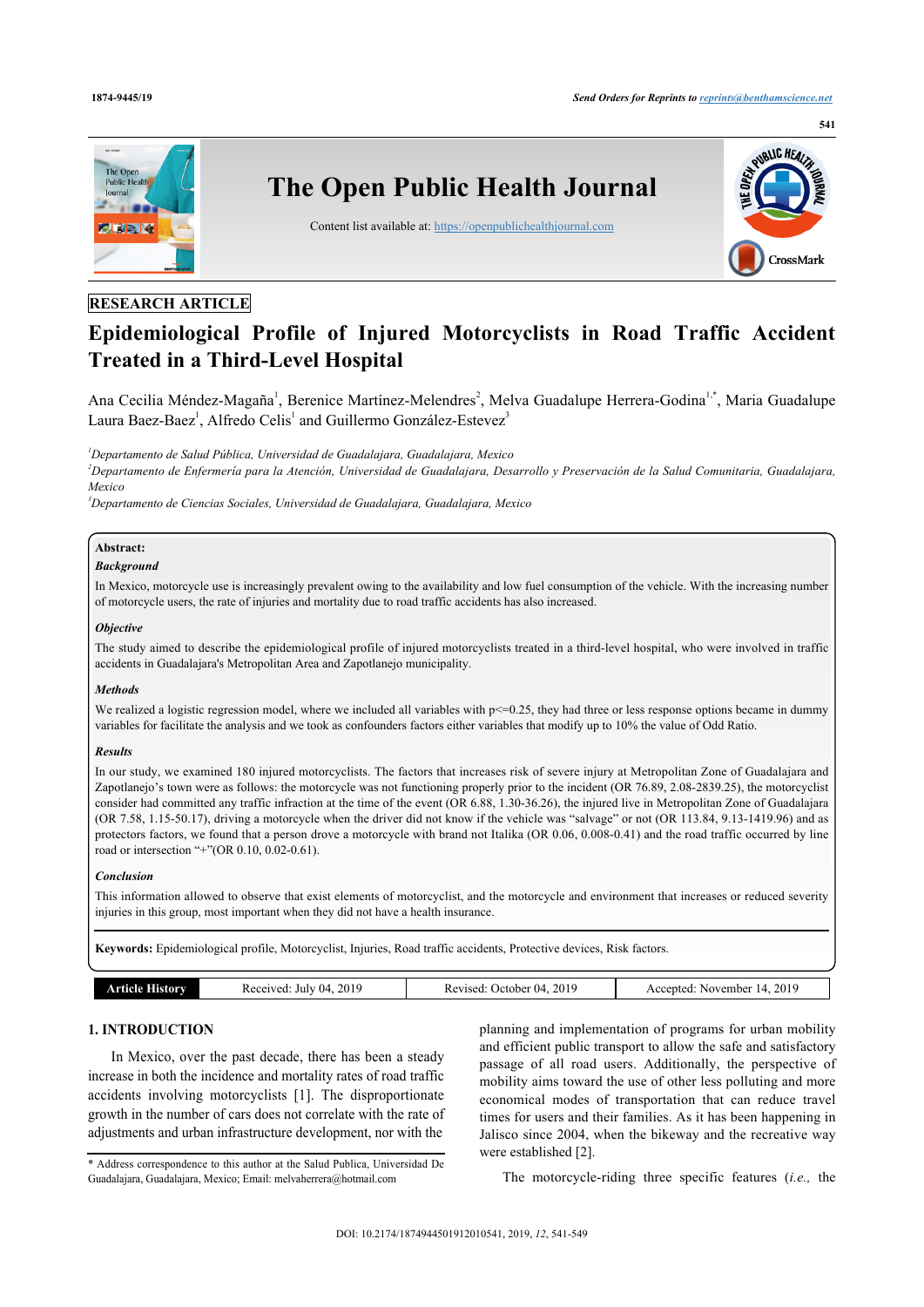motorcycle itself, the environment, and the rider) that comprise a system, where, if any of these elements experience any failure in performance, a road accident may occur. In Mexico, the mortality rate of motorcycle riders has increased substantially. From 1998 to 2009, the number of traffic accidents involving a motorcycle increased by 337.8% [\[3\]](#page-7-2). According to the National Institute of Statistics, Geography, and Informatics (INEGI), the state of Jalisco is no exception since it has the highest number of motorcycles in the country. The National Center of Accident Prevention (CENAPRA) confirmed this statistic and further stated that the state had a 421% increase in the number of motorcycles from 2001 to 2004 [[1](#page-7-0)], and this tendency has continued [\[4\]](#page-7-3).

Against this background, in 2010, the Mexican Initiative of Road Security (IMESEVI) was established, proposing an intervention to diminish accident mortality by 50%. With this objective, IMESEVI established the application and monitoring of preventive measures for different road users. In the case of motorcyclists, only the security helmet was enforced[[5](#page-7-4), [6\]](#page-7-5). However, this preventive measure is not the only one for this group; it is necessary to identify other features of motorcyclists to address the increasing rate of motorcycle accidents.

Therefore, it is important to describe the characteristics of the subject, vehicle, environment, and security equipment characteristics identified in other studies about motorcycle road users. This information can provide an epidemiological characteristics of injured motorcyclists in one of the biggest metropolitan areas in Mexico. The aim of this study was to analyze factors associated to the severity of injury of motorcyclists injured in road traffic accidents treated in a thirdlevel hospital.

#### **2. METHODS**

This was a cross-sectional and analytical study on injured motorcyclists in the GMA and Zapotlanejo municipality in Jalisco State, Mexico. Subjects were treated in the "Fray Antonio Alcalde" Civil Hospital of Guadalajara between the period of November 2012 to May 2014. We calculated the sample size on the basis of road traffic accidents reported in 2014 in the Metropolitan Area, accounting for 94,241 road users, of which 2,313 were motorcyclists involved in a traffic accident, thus showing a frequency of 3%. With this data and a confidence interval of 99.99%, we obtained a minimum sample of 176 motorcyclists.

<span id="page-1-0"></span>The inclusion criteria were as follows: being a motorcyclist or a passenger of any age or sex injured in a road traffic accident inside GMA or in Zapotlanejo municipality. We included Zapotlanejo municipality in the criteria owing to the number of patients attending this hospital for medical attention and its proximity to the Metropolitan Area. Regarding the inclusion of underage subjects, we explained to them the purpose of the study and asked them if they wanted to participate. If underage subjects accepted, we proceeded to ask the person responsible for the minor for his/her authorization and to sign the consent form to begin data collection.

The exclusion criteria were as follows: motorcyclists injured in sporting events, using a motorcycle of more than two wheels, subjects injured outside the GMA and Zapotlanejo municipality in Jalisco state, motorcyclists with an injury that impeded them answering the questionnaire, not having relatives to answer for them, subjects not willing to participate, or not signing the consent form. Elimination criteria were incomplete questionnaires (on more than 20%) and people's unwillingness to answering the questions.

We designed the questionnaire after conducting a literature review of risk factors of non-intentional events that occur when a person drives a motorcycle. We included the following data: a) injured patients' personal data (name, age, sex, home municipality, home state, address and phone or cell phone number, education, previous illness to the accident, occupation); b) motorcyclists' data (time riding in months or years, days and hours of the week that rides, motorcycle insurance, motorcyclist or driver license); c) data related to road traffic accidents (event description, date, time and weather conditions of the accident, street, intersections, neighborhood and municipality, type of road, object or subject that he/she crashed with, type of accident, site on the road of the accident, riding under the influence of alcohol or drugs, motorcycle lights); d) data regarding personal protective equipment (wearing a helmet, having it fixed, type of helmet, its condition, color, brand, and certification; wearing a reflective vest, jacket, gloves, and boots for motorcycle); e) data of motorcycles (type of motorcycle, brand, model, engine size, registry, and functioning); and f) the severity of the injury, evaluated using the Injury Severity Score (ISS; 2008) [\[7](#page-7-6)]. We divided the last section (f) into six anatomical regions: head, face, thorax, abdomen or pelvic contents, extremities or pelvic girdle, and skin. The evaluation of the ISS was done as follows: first, we selected the three regions with the greatest severity; then, each of the region numbers was squared, and finally, added together. Each region was given a score ranging from 1 to 6, where 1 point indicated minor severity and 6 points indicated maximum severity or injury incompatible with life. The scores ranged from 1 to 75 points.

We conducted statistical analysis with descriptive data statistics in proportions and confidence intervals of 95%. For the bivariate analysis, severity was classified into two categories: moderate and severe level. We calculated  $X^2$  for variables that had normality and the Fisher's exact test for those variables without the above criterion, considering a  $p<0.05$ value as statistically significant. After that, variables with *p*<0.25 values were included in the Logistic Regression Model.

#### **3. RESULTS**

During this time period, 180 motorcyclists were injured. Of this number, the majority were male (91.7%), with an average age of 26.3 (SD 10.61), residents of GMA (73.9%), and with basic education (72.8%). More than one quarter used to work in the commerce industry as employees or sales agents (27.1%) and only 7.8% of the motorcyclists had a chronic illness illness before to occur the road traffic accident. Table **[1](#page-1-0)**).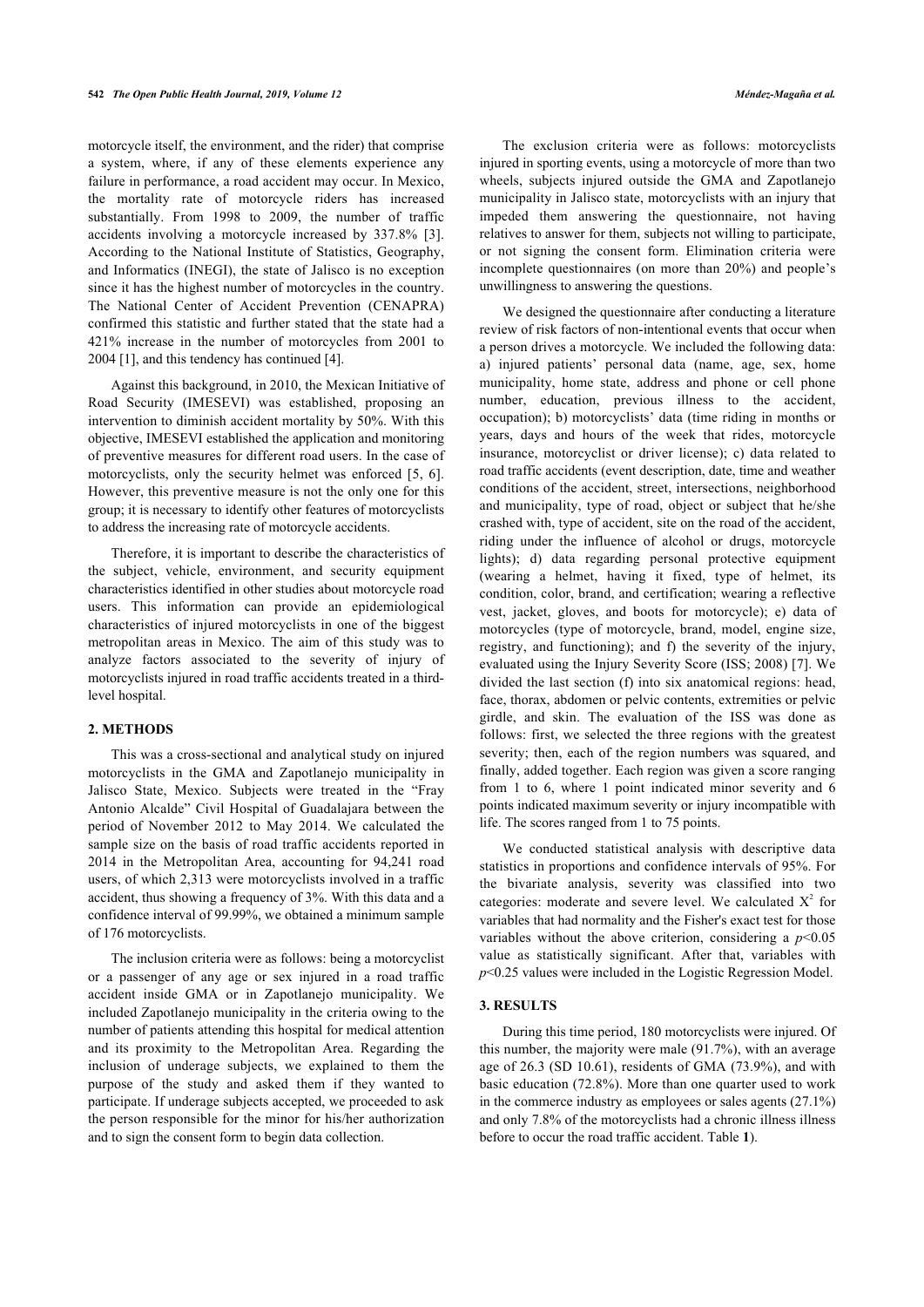|                                 |                                                                            |                  | <b>Injury severity score</b> | OR (CI 95%)                 | $\boldsymbol{p}$ |
|---------------------------------|----------------------------------------------------------------------------|------------------|------------------------------|-----------------------------|------------------|
|                                 |                                                                            | $\geq$ 25 points | $<$ 24 points                |                             |                  |
| <b>Sex</b>                      | Male                                                                       | 45               | 120                          | $[2.43 (0.59 - 16.42)]0.24$ |                  |
|                                 | Female                                                                     | $\overline{2}$   | 13                           |                             |                  |
|                                 | Home municipality                                                          |                  |                              |                             |                  |
|                                 | Outside of Zona Metropolitana de Guadalajara                               | 10               | 17                           | $1.84(0.75-4.36)$ 0.16      |                  |
|                                 | Inside of Zona Metropolitana de Guadalajara                                | 37               | 116                          |                             |                  |
|                                 | Education                                                                  |                  |                              |                             |                  |
|                                 | Junior high school or less                                                 | 32               | 99                           | $0.76(0.37-1.59)$ 0.40      |                  |
|                                 | Higher than junior high school                                             | 15               | 34                           |                             |                  |
|                                 | Occupation*                                                                |                  |                              |                             |                  |
|                                 | Professionals and technicians                                              | 5                | 15                           | 3.08 (0.53-25.69) 0.24      |                  |
|                                 | Traders, sales employee and sales agents                                   | 12               | 37                           | $3.08(0.62 - 15.2)$ 0.20    |                  |
|                                 | Service and security personnel                                             | 2                | 11                           | $1.73(0.21 - 14.05)0.62$    |                  |
|                                 | Agriculture, livestock, forestry, hunting and fishing activities worker    | 3                | $\overline{4}$               | 7.12 (0.88-57.54) 0.08      |                  |
|                                 | Craft workers                                                              | $\tau$           | 14                           | $4.75(0.85-26.43)$ 0.13     |                  |
|                                 | Machine operators, industrial workers, assemblers and professional drivers | 10               | 21                           | 4.52 (0.88-23.32) 0.09      |                  |
|                                 | Activities and support workers                                             |                  | 12                           | 4.75 (0.82-27.49) 0.11      |                  |
| Unemployed and domestic workers |                                                                            | $\overline{2}$   | 19                           |                             |                  |
|                                 | Previous illness to the road traffic accident                              |                  |                              |                             |                  |
|                                 | Yes                                                                        | 5                | 9                            | $1.64(0.52 - 5.17)$         | 0.39             |
|                                 | N <sub>0</sub>                                                             | 42               | 124                          |                             |                  |
|                                 | *Fisher's Exact Test                                                       |                  |                              |                             |                  |

# **Table 1. Socio-demographic characteristics of the studied group.**

Regarding the specific details of accidents, almost half of the accidents (48.9%) occurred between 18:00 and 23:59 hours and during the night (51.7%). Of this percentile, 22.2% of the subjects believed they infringed the traffic rule, 56.1% had their lights on while riding, and 87.2% of the accidents occurred inside the GMA. The object of collision was a car, pickup, or van (57.2%), and in 40% of the accidents, the motorcyclists experienced a side impact in collector (20.0%) and main roads (19.4%), with cross-intersections (40.6%) being the most common place for traffic accidents. Of these motorcyclists, 26.1% were riding being drunk and 5.6% were on drugs (Table **[2](#page-2-0)**).

#### <span id="page-2-0"></span>**Table 2. Road traffic accident data according to injury severity score.**

|                                           |                  | <b>Injury Severity Score</b> |                     | $\boldsymbol{p}$                   |  |
|-------------------------------------------|------------------|------------------------------|---------------------|------------------------------------|--|
|                                           | $\geq$ 25 points | $\leq$ 24 points             |                     |                                    |  |
| Time of the accident                      |                  |                              |                     |                                    |  |
| 18:00-05:59 hours                         | 29               | 85                           | $0.91(0.46 - 1.81)$ | 0.79                               |  |
| 06:00-17:59 hours                         | 18               | 48                           |                     |                                    |  |
| Weather conditions                        |                  |                              |                     |                                    |  |
| Sunny                                     | 23               | 52                           |                     |                                    |  |
| At night                                  | 20               | 73                           |                     | 0.18                               |  |
| Other weather condition                   | $\overline{4}$   | 8                            | $1.13(0.31-4.13)$   | $>0.99^{\triangle}$                |  |
| Think they infringed a road rule          |                  |                              |                     |                                    |  |
| Yes                                       | 13               | 27                           | $0.62(0.31-1.24)$   | 0.19                               |  |
| N <sub>0</sub>                            | 30               | 104                          |                     |                                    |  |
| The municipality of the accident          |                  |                              |                     |                                    |  |
| Guadalajara, Tlaquepaque, Tonalá, Zapopan | 36               | 96                           |                     |                                    |  |
| Other municipality                        | 11               | 37                           | $0.79(0.37-1.72)$   | 0.56                               |  |
| Collision with object or individual*      |                  |                              |                     |                                    |  |
| Pedestrian or animal                      | $\mathbf{1}$     | 2                            | $1.74(0.15-20.05)$  | $0.54^{\textstyle \blacktriangle}$ |  |
| 2 or 3 wheeled motor vehicle              | $\overline{c}$   | 5                            | $1.39(0.25-7.65)$   | $0.65^{\textstyle \bullet}$        |  |
| Car, pickup or van                        | 23               | 80                           |                     |                                    |  |
| Heavy transport vehicle or bus            | 8                | 8                            | $3.48(1.18-10.28)$  | 0.02                               |  |
| Fixed or parked object                    | 3                | 3                            | $3.48(0.66 - 18.4)$ | $0.15^{\text{A}}$                  |  |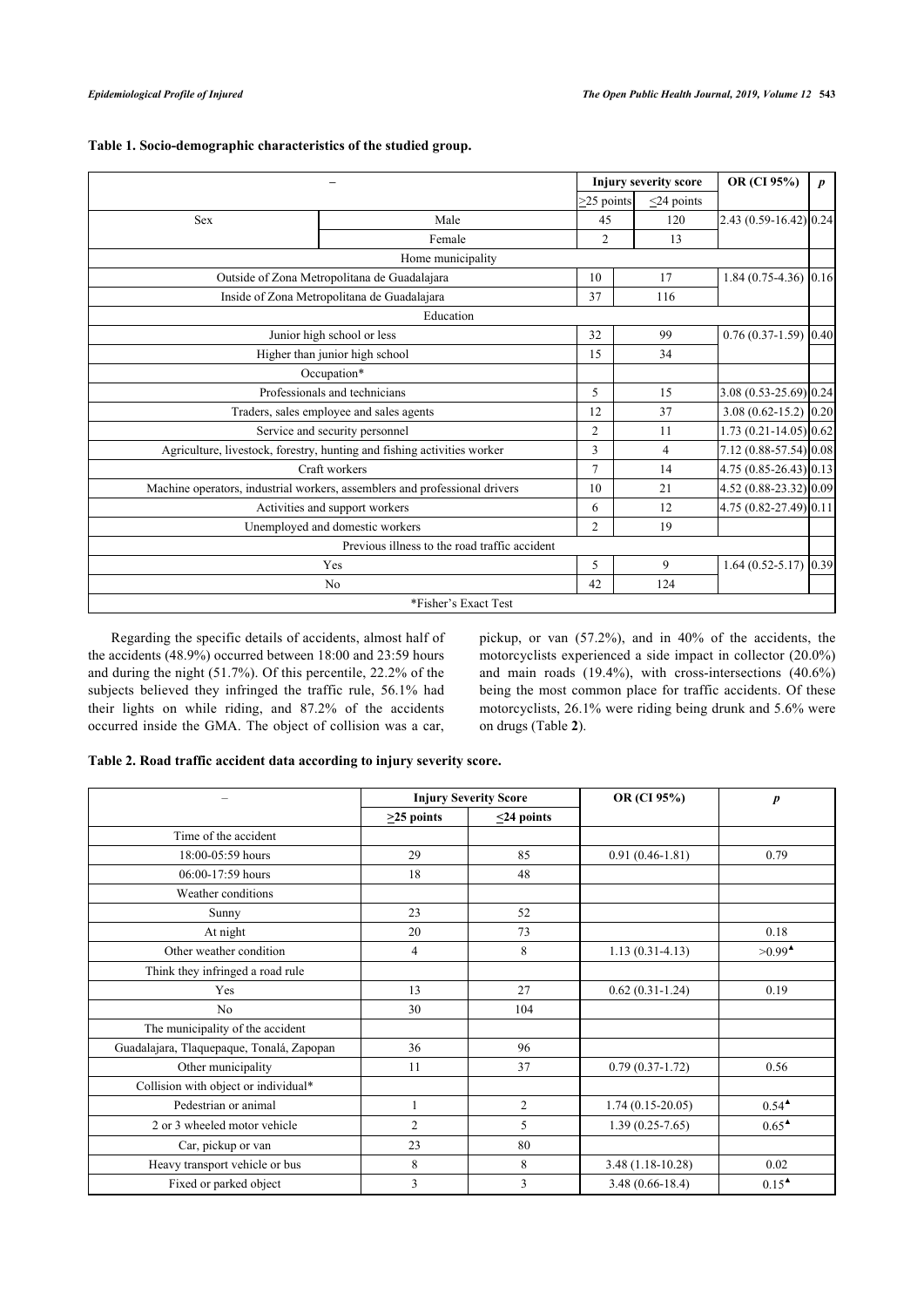### **544** *The Open Public Health Journal, 2019, Volume 12 Méndez-Magaña et al.*

| (Table 2) contd                                                                                                                            |    |        |                     |       |
|--------------------------------------------------------------------------------------------------------------------------------------------|----|--------|---------------------|-------|
| Without collision with another vehicle                                                                                                     | 10 | 33     | $1.05(0.45-2.46)$   | 0.90  |
| Type of impact**                                                                                                                           |    |        |                     |       |
| Front impact                                                                                                                               | 20 | 35     | 2.17 (0.98-4.79)    | 0.053 |
| Side impact                                                                                                                                | 15 | 57     |                     |       |
| Rollover                                                                                                                                   | 5  | 27     | $0.70(0.23-2.14)$   | 0.53  |
| Rear impact                                                                                                                                | 5  | 11     | $1.73(0.52 - 5.74)$ | 0.37  |
| Site of the accident ***                                                                                                                   |    |        |                     |       |
| Cross-intersection                                                                                                                         | 23 | 50     | $2.35(1.01-5.43)$   | 0.04  |
| Straight track                                                                                                                             | 10 | 51     |                     |       |
| Other site                                                                                                                                 | 10 | 30     | $1.7(0.63-4.56)$    | 0.29  |
| Road type of the accident ******                                                                                                           |    |        |                     |       |
| Controlled access highways                                                                                                                 | 10 | 21     | $2.30(0.71 - 7.73)$ | 0.15  |
| Main roads                                                                                                                                 | 6  | 29     |                     |       |
| Collector roads                                                                                                                            | 8  | 28     | $1.38(0.42 - 4.49)$ | 0.59  |
| Subcollector roads                                                                                                                         | 6  | 17     | $1.71(0.47-6.14)$   | 0.41  |
| Local roads                                                                                                                                | 11 | 14     | $3.80(1.17-12.38)$  | 0.02  |
| Riding under the influence of alcohol ****                                                                                                 |    |        |                     |       |
| Yes                                                                                                                                        | 18 | 29     | $2.35(1.14-4.84)$   | 0.02  |
| N <sub>o</sub>                                                                                                                             | 27 | 102    |                     |       |
| Riding under the influence of drugs ****                                                                                                   |    |        |                     |       |
| Yes                                                                                                                                        | 3  | $\tau$ | $1.27(0.31 - 5.12)$ | 0.74  |
| No                                                                                                                                         | 42 | 124    |                     |       |
| Having lights on *****                                                                                                                     |    |        |                     |       |
| No                                                                                                                                         | 18 | 50     | $1.16(0.57-2.34)$   | 0.69  |
| Yes                                                                                                                                        | 24 | 77     |                     |       |
| *Fisher's Exact Test, *2 without date, **5 without date, ***6 without date, ****4 without date, *****11 without date, *****30 without date |    |        |                     |       |

Regarding the personal protective equipment of the motorcyclists, 42.2% wore a helmet. Of these, only 86.8% had their helmet fixed and 38.2% had a full-face helmet. A high percentage (91.6%) affirmed that their helmet was in good condition, 30.3% knew they had a certified helmet, and 6.6% knew that the helmet had an expiry date. Regarding other equipment worn that is specifically designed for riding, 6.1% had a jacket, 6.7% wore gloves, and 5.0% wore boots (Table **[3](#page-3-0)**).

### <span id="page-3-0"></span>**Table 3. Personal protective equipment according injury severity score.**

| -                 |                  | <b>Injury Severity Score</b> | OR (CI 95%)         | $\boldsymbol{p}$                          |  |
|-------------------|------------------|------------------------------|---------------------|-------------------------------------------|--|
|                   | $\geq$ 25 points | $\leq$ 24 points             |                     |                                           |  |
| Wearing a helmet* |                  |                              |                     |                                           |  |
| No                | 30               | 70                           | $1.61(0.80-3.23)$   | 0.18                                      |  |
| Yes               | 16               | 60                           |                     |                                           |  |
| Fixed helmet**    |                  |                              |                     |                                           |  |
| No                | $\overline{c}$   | 5                            | $1.8(0.31-10.41)$   | $0.61^{\triangle}$                        |  |
| Si                | 12               | 54                           |                     |                                           |  |
| Type of helmet    |                  |                              |                     |                                           |  |
| Full face         | 5                | 24                           |                     |                                           |  |
| Modular           |                  | 6                            | $0.8(0.08-8.19)$    | $>0.99^{\triangle}$                       |  |
| 3-quarter         | 4                | 10                           | $1.92(0.43 - 8.67)$ | $0.44^{\triangle}$                        |  |
| Off-road          | $\overline{c}$   | 5                            | 1.92 (0.29-12.86)   | $0.60^{\text{A}}$                         |  |
| Skull cap         | 3                | 12                           | $1.2(0.25-5.89)$    | $>0.99^{\triangle}$                       |  |
| Bike helmet       | $\boldsymbol{0}$ | 3                            | ----                | $>0.99$ <sup><math>\triangle</math></sup> |  |
| Helmet condition  |                  |                              |                     |                                           |  |
| Good condition    | 15               | 58                           |                     |                                           |  |
| Bad condition     | $\boldsymbol{0}$ | $\overline{2}$               | ----                | $>0.99^{\triangle}$                       |  |
| Certified helmet  |                  |                              |                     |                                           |  |
| Yes               |                  | 6                            |                     |                                           |  |
| No                | $\overline{c}$   | 21                           | $0.57(0.04-7.44)$   | $>0.99$ <sup><math>\triangle</math></sup> |  |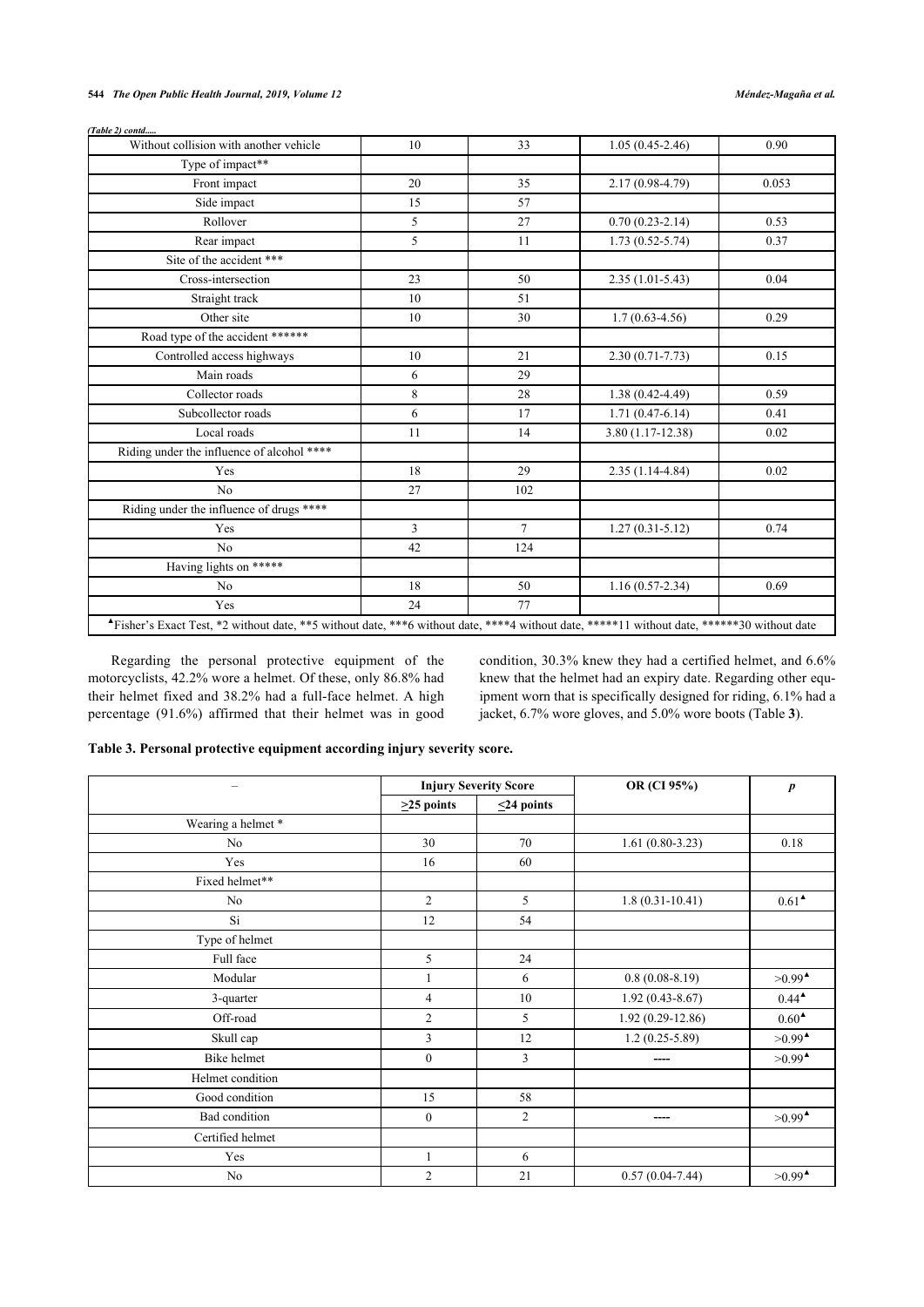*(Table 3) contd.....*

| Does not know                                                         | 13           | 33             | $2.36(0.26 - 21.59)$ | $0.66^{\triangle}$                 |  |  |
|-----------------------------------------------------------------------|--------------|----------------|----------------------|------------------------------------|--|--|
| Helmet expiry date                                                    |              |                |                      |                                    |  |  |
| Does not have it                                                      | 3            | 13             | ---                  | 0.84                               |  |  |
| Knows it                                                              | $\mathbf{0}$ | 5              |                      |                                    |  |  |
| Ignores it                                                            | 13           | 42             | ----                 | $0.56^{\textstyle \blacktriangle}$ |  |  |
| Wearing a motorcyclist jacket                                         |              |                |                      |                                    |  |  |
| No                                                                    | 13           | 56             | $0.31(0.06-1.56)$    | $0.19^{\triangle}$                 |  |  |
| Yes                                                                   | 3            | $\overline{4}$ |                      |                                    |  |  |
| Wearing motorcyclist gloves                                           |              |                |                      |                                    |  |  |
| No                                                                    | 13           | 54             | $0.49(0.11-2.66)$    | $0.39^{\triangle}$                 |  |  |
| Yes                                                                   | 3            | 6              |                      |                                    |  |  |
| Wearing motorcyclist boots                                            |              |                |                      |                                    |  |  |
| No                                                                    | 14           | 57             | $0.37(0.06-2.42)$    | $0.28^{\triangle}$                 |  |  |
| Yes                                                                   | 2            | 3              |                      |                                    |  |  |
| Fisher's Exact Test, *4 without date (n=180), **3 without date (n=76) |              |                |                      |                                    |  |  |

The most commonly used type of motorcycles were scooters (36.1%), and street motorcycles (33.3%). Italika (23.9%) and Honda (21.7%) comprised the majority of the brands owned. Most of the riders owned models that were five or fewer years old (42.2%), 53.8% had an engine size of 150cc or less, most of them had license plates (82.2%) and worked correctly (89.4), and 8.3% of these motorcycles were "salvage" (Table **[4](#page-4-0)**).

Regarding the motorcycle features, the majority of the riders (83.3%) used the motorcycle for an average of five or more days a week (63.9%), 11.7% had their vehicles insured, 70.6% had motorcyclist license, and 68.3% also had a driver license. Injuries were mainly on the extremities (77.2%) and head (33.3%). Most of these injuries had a minor severity (57.8%) and a quarter of them (26.1%) were severe. The mean score of the ISS was 11.62 (SD 11.06) (Table **[5](#page-4-1)**).

#### <span id="page-4-0"></span>**Table 4. Motorcycle data according injury severity score.**

<span id="page-4-1"></span>

| Type of Motorcycle *                            |                                                                                                                       | <b>Injury Severity Score</b> | OR (CI 95%)         | $\boldsymbol{p}$  |  |  |  |  |
|-------------------------------------------------|-----------------------------------------------------------------------------------------------------------------------|------------------------------|---------------------|-------------------|--|--|--|--|
|                                                 | $\geq$ 25 points                                                                                                      | $\geq$ 25 points             |                     |                   |  |  |  |  |
| Scooter                                         | 12                                                                                                                    | 53                           |                     |                   |  |  |  |  |
| Street motorcycle                               | 19                                                                                                                    | 40                           | $2.10(0.91 - 4.82)$ | 0.08              |  |  |  |  |
| Other motorcycle                                | 13                                                                                                                    | 35                           | $1.64(0.67-4.0)$    | 0.28              |  |  |  |  |
| Motorcycle brand**                              |                                                                                                                       |                              |                     |                   |  |  |  |  |
| Honda                                           | 12                                                                                                                    | 27                           | $2.15(0.86 - 5.40)$ | 0.10              |  |  |  |  |
| Italika                                         | 14                                                                                                                    | 29                           | $2.33(0.96 - 5.69)$ | 0.06              |  |  |  |  |
| Other motorcycle brand                          | 12                                                                                                                    | 58                           |                     |                   |  |  |  |  |
| Motorcycle model ***                            |                                                                                                                       |                              |                     |                   |  |  |  |  |
| >2010                                           | 23                                                                                                                    | 53                           | $1.84(0.83 - 4.09)$ | 0.13              |  |  |  |  |
| < 2009                                          | 12                                                                                                                    | 51                           |                     |                   |  |  |  |  |
| Engine size ****                                |                                                                                                                       |                              |                     |                   |  |  |  |  |
| $<$ 150 cc                                      | 19                                                                                                                    | 78                           | $1.12(0.38-3.33)$   | 0.84              |  |  |  |  |
| $>150$ cc                                       | 5                                                                                                                     | 23                           |                     |                   |  |  |  |  |
| License plate *****                             |                                                                                                                       |                              |                     |                   |  |  |  |  |
| N <sub>0</sub>                                  | 8                                                                                                                     | 15                           | $1.79(0.70-4.58)$   | 0.22              |  |  |  |  |
| Yes                                             | 34                                                                                                                    | 114                          |                     |                   |  |  |  |  |
| Adequate functioning before the accident ****** |                                                                                                                       |                              |                     |                   |  |  |  |  |
| N <sub>o</sub>                                  | $\mathbf{1}$                                                                                                          | 12                           | $0.24(0.03-1.87)$   | $0.19^{\text{A}}$ |  |  |  |  |
| Yes                                             | 42                                                                                                                    | 119                          |                     |                   |  |  |  |  |
| Knows if the motorcycle is "salvage"            |                                                                                                                       |                              |                     |                   |  |  |  |  |
| Yes                                             | 6                                                                                                                     | 9                            | $2.44(0.80-7.41)$   | 0.11              |  |  |  |  |
| No                                              | 29                                                                                                                    | 106                          |                     |                   |  |  |  |  |
| Ignores it                                      | 12                                                                                                                    | 18                           | $2.44(1.05-5.63)$   | 0.03              |  |  |  |  |
|                                                 | Fisher's Exact Test, *8 without date, **28 without date, ***41 without date, ****55 without date, *****6 without date |                              |                     |                   |  |  |  |  |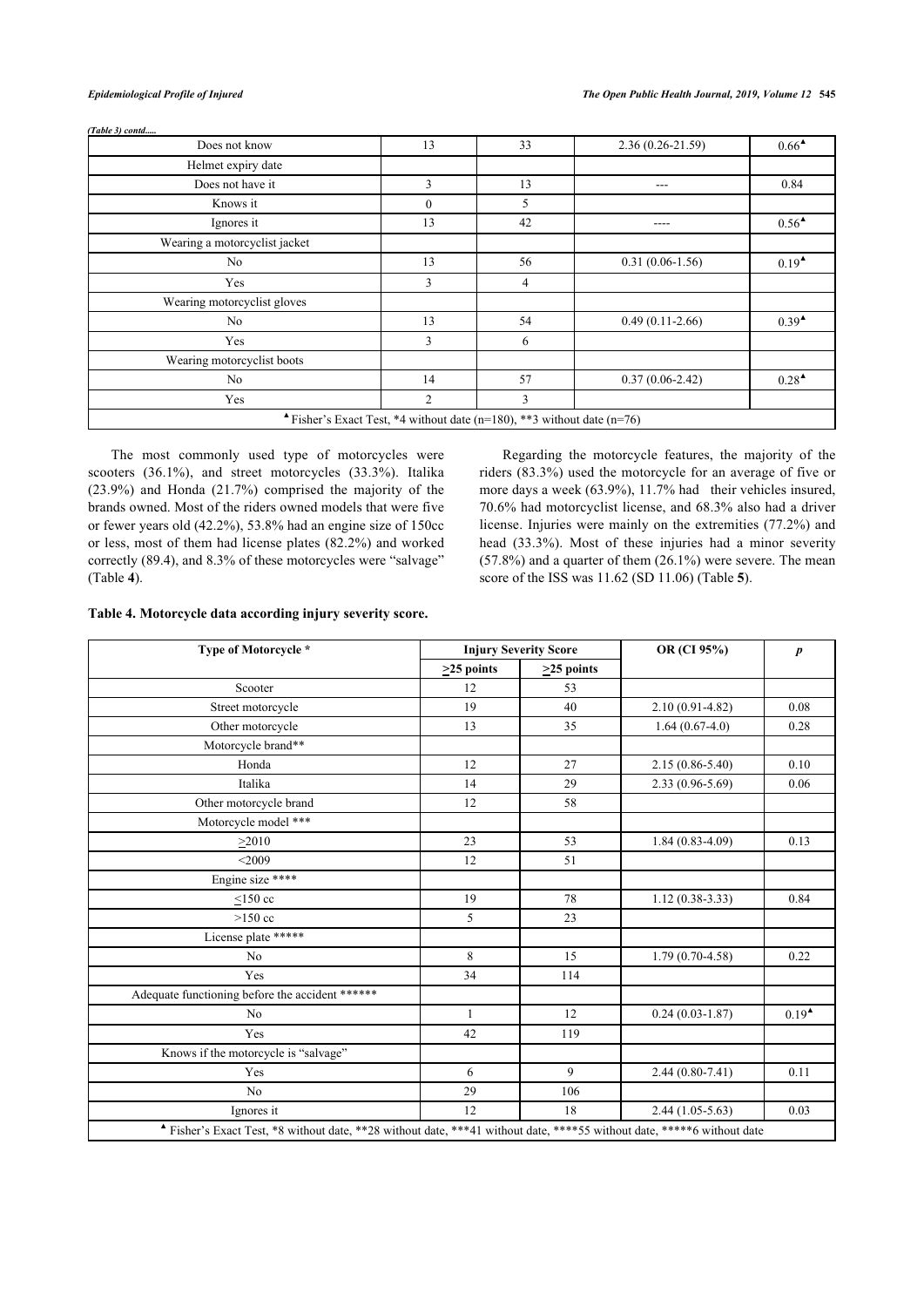|  |  | Table 5. Motorcycle data according to critical status (ISS>15). |  |  |
|--|--|-----------------------------------------------------------------|--|--|
|  |  |                                                                 |  |  |

| <b>Subject Injured</b>                    |                                     | Severidad de las lesiones | OR (CI 95%)         | $\boldsymbol{p}$ |
|-------------------------------------------|-------------------------------------|---------------------------|---------------------|------------------|
|                                           | $>15$ points                        | $\leq$ 15 points          |                     |                  |
| Motorcycle rider                          | 42                                  | 108                       | $1.94(0.70-5.42)$   | 0.20             |
| Passenger                                 | 5                                   | 25                        |                     |                  |
| Days on the week for using the motorcycle |                                     |                           |                     |                  |
| 1 to 4 days                               | 6                                   | 22                        | $1.17(0.34-3.96)$   | 0.80             |
| 5 or more days                            | 34                                  | 81                        | $1.80(0.72 - 4.49)$ | 0.21             |
| No day                                    | $\overline{7}$                      | 30                        |                     |                  |
| Motorcyclist insurance*                   |                                     |                           |                     |                  |
| No                                        | 34                                  | 111                       | $0.41(0.16 - 1.05)$ | 0.06             |
| Yes                                       | 9                                   | 12                        |                     |                  |
| Motorcyclist license**                    |                                     |                           |                     |                  |
| No                                        | 9                                   | 34                        | $0.71(0.31-1.63)$   | 0.42             |
| Yes                                       | 35                                  | 94                        |                     |                  |
| Driver license**                          |                                     |                           |                     |                  |
| No                                        | 12                                  | 35                        | $0.98(0.45-2.10)$   | 0.95             |
| Yes                                       | 32                                  | 91                        |                     |                  |
|                                           | *14 without date, **10 without date |                           |                     |                  |

# <span id="page-5-0"></span>**Table 6. Logistic Regression Model\*.**

|                                                                               | <b>OR</b> | CI 95%         |  |  |
|-------------------------------------------------------------------------------|-----------|----------------|--|--|
| Riding under the influence of alcohol                                         | 1.42      | $0.39 - 5.26$  |  |  |
| Weather conditions: On night/Sunny                                            | 0.28      | $0.07 - 1.17$  |  |  |
| Weather conditions: On night/Other weather condition                          | 2.23      | 0.29-17.35     |  |  |
| Days on the week for using the motorcycle: 5 or more days / 1 to 4 days       | 0.42      | $0.08 - 2.18$  |  |  |
| Days on the week for using the motorcycle: No day/1 to 4 days                 | 3.66      | 0.16-85.39     |  |  |
| No adequate functioning before the accident                                   | 76.89     | 2.08-2839.25   |  |  |
| Think they infringed a road rule                                              | 6.88      | 1.30-36.26     |  |  |
| Motorcycle rider                                                              | 0.09      | $0.003 - 2.21$ |  |  |
| Motorcycle brand: Italika/Honda                                               | 0.47      | $0.08 - 2.61$  |  |  |
| Motorcycle brand: Otra marca/Honda                                            | 0.06      | $0.008 - 0.41$ |  |  |
| Motorcycle model                                                              | 0.49      | $0.11 - 2.11$  |  |  |
| License plate                                                                 | 1.76      | 0.34-9.13      |  |  |
| The injured motorcyclist live in Metropolitan Area of Guadalajara             | 7.58      | 1.15-50.17     |  |  |
| Knows if the motorcycle is "salvage": Yes/No                                  | 6.60      | 0.41-105.74    |  |  |
| Knows if the motorcycle is "salvage": Ignores it/No                           | 113.84    | 9.13-1419.96   |  |  |
| Motorcyclist insurance                                                        | 3.80      | $0.65 - 22.07$ |  |  |
| Site of the accident: Straight track/ Cross-intersection                      | 0.10      | $0.02 - 0.61$  |  |  |
| Site of the accident: Other site/ Cross-intersection                          | 0.28      | $0.06 - 1.30$  |  |  |
| *n=117, we eliminate incomplete registers to do the logistic regression model |           |                |  |  |

The risk features associated with severe injury were inadequate functioning before the accident; breaking off the traffic laws by the the motorcyclist and the motorcyclist living in the Metropolitan Area of Guadalajara. The features that reduce the risk were driving a motorcycle different to Honda brand and Straight Street (Table **[6](#page-5-0)**).

# **4. DISCUSSION**

Most of the injured motorcyclists in GMA were male (91.7%), which is in accordance with other studies [\[8](#page-7-7) - [16\]](#page-7-8). Additionally, riders were local residents and received their education in junior high school studies or were less educated (72.7%). In this respect, the hospital reported treating motorcyclists who had completed junior high school studies (57%) and 14% who did not complete their studies[[8](#page-7-7)]. Berrones [[15\]](#page-7-9) reported that only 60.1% of the motorcyclists completed junior high school studies or less. This contrasts with what we found in this study, in which 29.4% of them finished junior high school level and 43.3% did not. One-fifth of the subjects was observed working for trade commerce activities, similar to what was reported in Marilia, Brazil [\[12](#page-7-10)].

Regarding the motorcyclists who rode under the influence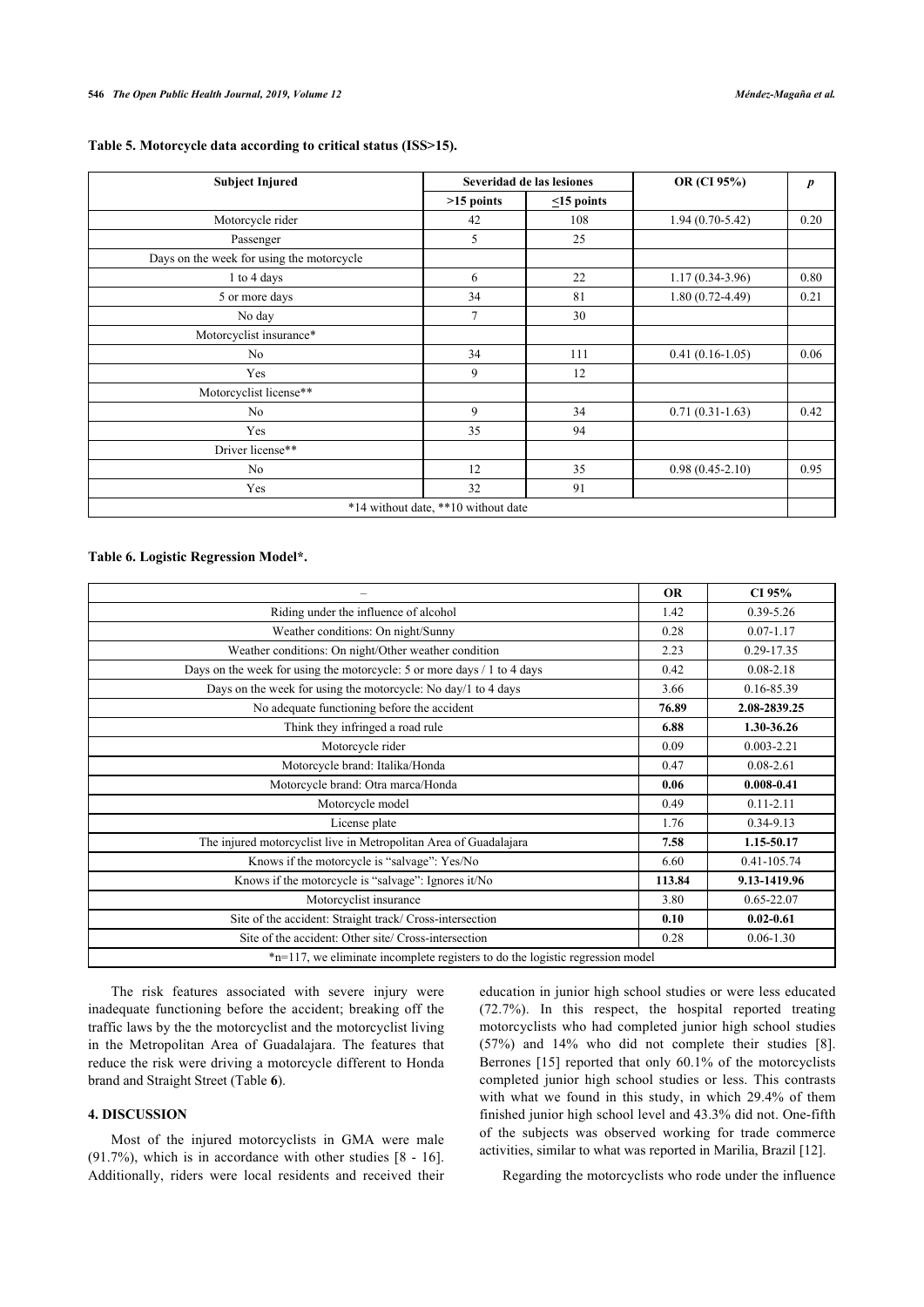of alcohol or drugs, we found that 26.1% rode under the influence of alcohol, which is less than what Bahía [[9\]](#page-7-11) (49.4%) and Piauí [[17\]](#page-7-12) (37.9%) reported in Brazil and greater than what was reported by Berrones [\[15\]](#page-7-9) in Mexico (6.1%). Drug use in this study was less common (5.6%) than the results found in Zaria, Nigeria [\[18](#page-7-13)] (50.3%).

Concerning the time of the accident, in the present study, we found a 51.7% frequency of accidents during night, which is less than what was reported in the District Hospital of Kagundo (85.6%) [\[19](#page-7-14)].

Regarding the use of the helmet, in this study, we found this to be 42.2%, which is less than what was reported in Kingston [[10](#page-7-15)] (51.4), Spain [[13\]](#page-7-16) (82.8%) and Zhongshan [\[20](#page-7-17)]  $(72.6\%)$ ; and similar to that of Pelotas, Brazil [[14\]](#page-7-18)  $(40\%)$ , and greater than in both Hunan, China [\[16\]](#page-7-8) (28.7%) and the Australian Capital Territory [\[21\]](#page-7-19) (34.7%). Overall, in this study, we found that injured motorcyclists were using other personal protective equipment, 6.1% had jackets, 6.7% were found to be wearing gloves, and 5.0% were observed to be wearing boots, in contrast with the findings from the Australian Capital Territory [\[21\]](#page-7-19) (Jacket (69.7%), Gloves (35.2%) and Boots (32.3%).

Additionally, we found that the majority of motorcycles involved in road traffic accidents were scooters, with an engine size of 150cc or less, and recent models that were legally registered and functioned adequately. This result corresponds to what was reported by the teaching hospital [[8\]](#page-7-7). The type of collision was against a vehicle (66.1%), which is greater than what was reported by the hospital [[8](#page-7-7)] (55.2%) and in Sao Paulo Hospital [\[11](#page-7-20)] (45.4%).

The regular use of the motorcycle was five days or more (63.9%), which is similar to what was reported by Chang's [\[16](#page-7-8)] (73.5%) (2016) study in the Hunan province, China.

We found that motorcyclists' injuries were more prevalent in the extremities (77.2%), as was the case in Bahia[[9](#page-7-11)] (87.65%), Maringa [[22\]](#page-7-21) (58.9%), and in the State of Piauí [\[17](#page-7-12)] (51.4%) in Brazil, in contrast to what was found in Connecticut [[23\]](#page-7-22) (28.6%) and at the Hospital of Clinics [\[24\]](#page-7-23) (41.7%). The severity of injuries calculated with the ISS had a mean value of 11.62, which is greater than what was reported in Connecticut [[23\]](#page-7-22) (9.7) and on the University Hospital of the West Indies  $[10] (9.0).$  $[10] (9.0).$  $[10] (9.0).$ 

In the case of presenting all the factors in the same motorcyclist involved in the traffic event, the risk of being injured with a degree of severity classified as "severe" (ISS> = 25 points) would be 2777 times higher compared to another motorcyclist damaged with a lower degree of severity (ISS <= 24 points). These agree with the General Systems Theory's postulates [\[25](#page-7-24)] and Multicausality [[26\]](#page-7-25), where an event is due to the conjunction of various elements, when any of them fails, it causes, as in the case of the present work, a traffic accident where a motorcyclist will be inflicted "severe" injuries (ISS> = 25 points). Furthermore, through the probabilistic model, we can estimate the causal association, which is not possible to determine with only the multicausal model [\[26](#page-7-25)].

According to the review of the literature conducted previously, the factors associated with the severity of the lesions and those of protection found in this study do not coincide with what was previously reported, with the exception of the site where the road accident occurred, although the analysis of this factor in other studies was carried out on different timings than in this analysis. That is, according to the three different moments highlighted by William Haddon, in the Haddon's matrix, a traffic event or other external cause of injury can be analyzed. In that sense, the study carried out by Kim K and Cols [\[27](#page-7-26)]. reported the straight track as a risk factor (OR 1.37, 1.15-1.63) in the occurrence of the transit events, on the contrary, Li M and Cols [[28](#page-8-0)]. suggested that the straight track is a factor that reduces the risk (OR 0.917, 0.858-0.981) of dying as a result of a road accident.

Considering the factors associated with the severity of injuries, it is suggested that the motorcycle brand is also a factor that reduces the risk of serious injuries by accidents, this could be explained by the sales rate of these vehicles with respect to the brand. The Italika motorcycle brand is the bestselling in Mexico, followed by Honda and Yamaha [[29](#page-8-1)]. This could explain the result that the use of a motorcycle of the Honda brand or another motorcycle brand except Italika reduces the probability of being severely injured after a traffic event, this is because the population of motorcyclists participating in the study mainly drives two-wheeled motorized vehicles of the Italika brand.

A study conducted in Taiwan [\[30](#page-8-2)] found that young adult riders using Sanyan (OR=  $1.64$ ,  $1.21$ -2.22) and Yamaha (OR= 1.39, 1.07-1.88) motorcycles had a greater level of severity of injuries that the ones using Kymco motorcycles. Another study in this country [[31\]](#page-8-3) including junior college students reported that using Sanyang (RH 0.88, 0.78-0.99) or any other brand (RH 0.66, 0.47-0.93) is safer than Yamaha. On the other side, the persons who break traffic laws have an increased risk (RH 1.54, 1.38-1.72) with respect to others [\[31](#page-8-3)].

Among the strengths, this study adds further information, which was not being considered in official registries and other studies, that is important in terms of injury prevention and promoting the personal protective equipment to reduce motorcycle injury severity. This information includes factors such as identifying the helmet features, including its certification and expiry date; if the motorcycle had already been involved in another road traffic accident (as salvage type, which are repaired imported motorcycles that have been crashed); having infringed a road rule; and not having insurance and/or a license. Also, the subjects of our study were characterized by not having social security; hence, they paid for their medical attention.

The limitations of this study are that we interviewed the subjects after the accident, which, as a consequence, could cause amnesia episodes or a lack of awareness as to what happened secondary to trauma, and the relatives of the subjects could have had little or no information about how the accident occurred.

#### **CONCLUSION**

In conclusion, due to road traffic accidents, injured motorcyclists are one of the most vulnerable people travelling by road, not only because they often lack the necessary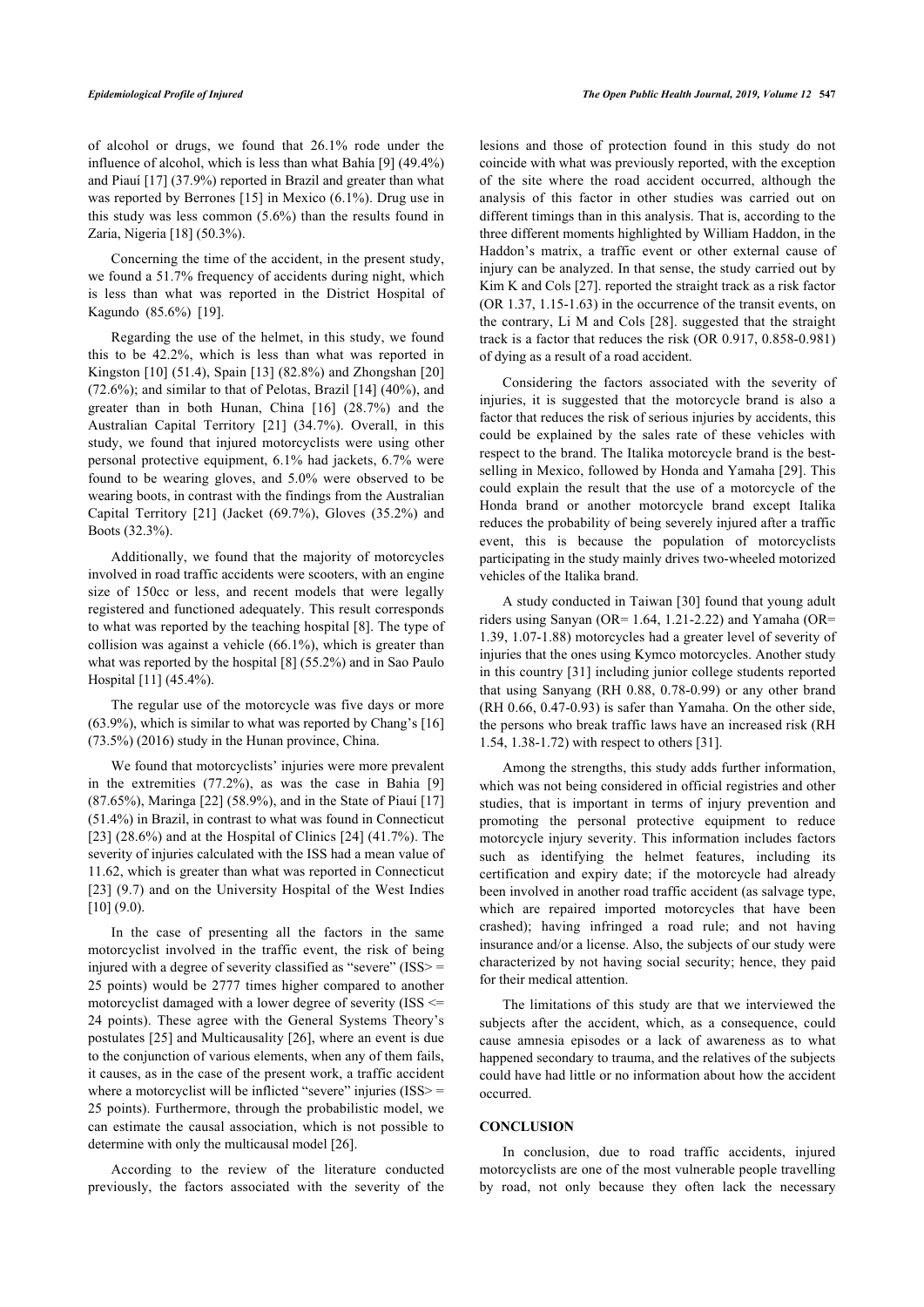<span id="page-7-15"></span>equipment to reduce the risk of having severe injuries, but also because of their predisposing factors. In this study, we explored features that were previously been considered; consequently, it could be useful to analyze other perspectives to reduce morbidity, mortality, and the accident rate among this population.

# <span id="page-7-20"></span><span id="page-7-10"></span>**ETHICS APPROVAL AND CONSENT TO PARTICIPATE**

The Research And Ethics Teaching Committee Of The Old Civil Hospital Of Guadalajara "Fray Antonio Alcalde" approved the study with Registration no. 068/12.

#### <span id="page-7-16"></span>**HUMAN AND ANIMAL RIGHTS**

Not applicable.

# <span id="page-7-18"></span>**CONSENT FOR PUBLICATION**

Informed consent was obtained from the participants prior to data collection.

#### <span id="page-7-9"></span>**AVAILABILITY OF DATA AND MATERIALS**

Not applicable.

#### <span id="page-7-8"></span>**FUNDING**

None.

#### <span id="page-7-12"></span>**CONFLICT OF INTEREST**

The authors declare no conflict of interest, financial or otherwise.

# <span id="page-7-13"></span>**ACKNOWLEDGEMENTS**

#### Declared none.

#### <span id="page-7-17"></span><span id="page-7-14"></span><span id="page-7-0"></span>**REFERENCES**

- [1] CENAPRA. Los accidentes de motocicleta en México 2009 .[http://conapra.salud.](http://conapra.salud.gob.mx/Interior/Documentos/Publicaciones_Especializadas/Los_Accidentes_Motocicleta.pdf) [gob.mx/Interior/Documentos/Publicaciones\\_Especializadas/Los\\_Acci](http://conapra.salud.gob.mx/Interior/Documentos/Publicaciones_Especializadas/Los_Accidentes_Motocicleta.pdf)
- [dentes\\_Motocicleta.pdf](http://conapra.salud.gob.mx/Interior/Documentos/Publicaciones_Especializadas/Los_Accidentes_Motocicleta.pdf)
- <span id="page-7-19"></span><span id="page-7-1"></span>[2] Instituto Metropolitano de Planeación. 2019 .[https://imeplan.mx/en/](https://imeplan.mx/en/entrevistas/analisis-recreativa) [entrevistas/analisis-recreativa](https://imeplan.mx/en/entrevistas/analisis-recreativa)
- <span id="page-7-2"></span>[3] Secretaría de Salud. Salud en números 2010.[http://www.](http://www.dgis.salud.gob.mx/contenidos/basesdedatos/estandar_gobmx.html) [dgis.salud.gob.mx/contenidos/ basesdedatos/estandar\\_gobmx.html](http://www.dgis.salud.gob.mx/contenidos/basesdedatos/estandar_gobmx.html)
- [4] Jalisco, líder en el país en motos por habitante 2018.
- <span id="page-7-21"></span><span id="page-7-4"></span><span id="page-7-3"></span>[5] Iniciativa Mexicana de Seguridad Vial y Prevención de Lesiones en el Tránsito (IMESEVI). In: Construcción de línea base. México, D.F.: Reporte final. 2012.
- <span id="page-7-22"></span><span id="page-7-5"></span>[6] México OPS. OPS/OMS México - IMESEVI, la Iniciativa Mexicana de Seguridad Vial | OPS/OMS Pan American Health Organization / World Health Organization nd [https://www.paho.org/mex/](https://www.paho.org/mex/index.php?option=com_content&view=article&id=491:imesevi-iniciativa-mexicana-seguridad-vial&Itemid=380) [index.php?option=com\\_content&view=article&id=491:imesevi](https://www.paho.org/mex/index.php?option=com_content&view=article&id=491:imesevi-iniciativa-mexicana-seguridad-vial&Itemid=380)[iniciativa-mexicana-seguridad-vial&Itemid=380](https://www.paho.org/mex/index.php?option=com_content&view=article&id=491:imesevi-iniciativa-mexicana-seguridad-vial&Itemid=380) [accessed May 23, 2019];
- <span id="page-7-23"></span><span id="page-7-6"></span>[7] Restrepo-Álvarez CA, Valderrama-Molina CO, Giraldo-Ramírez N, Constain-Franco A, Puerta A, León AL, *et al.* Trauma severity scores. Revista Colombiana de Anestesiología 2016; 44: 317-23.
- <span id="page-7-24"></span><span id="page-7-7"></span>[8] Zabeu JLA, Zovico JRR, Júnior WNP, Neto PFT. Profile of motorcycle victims from the emergency service of a university hospital. Rev Bras Ortop 2013; 48(3): 242-5.
- <span id="page-7-25"></span><span id="page-7-11"></span>[\[http://dx.doi.org/10.1016/j.rboe.2012.09.006](http://dx.doi.org/10.1016/j.rboe.2012.09.006)] [PMID: [31214539\]](http://www.ncbi.nlm.nih.gov/pubmed/31214539) [9] Matos MA, do Nascimento JM, da Silva BVP. Clinical and
- <span id="page-7-26"></span>demographic study on open fractures caused by motorcycle traffic accidents. Acta Ortop Bras 2014; 22(4): 214-8. [\[http://dx.doi.org/10.1590/1413-78522014220400860\]](http://dx.doi.org/10.1590/1413-78522014220400860) [PMID:

[25246853\]](http://www.ncbi.nlm.nih.gov/pubmed/25246853)

- [10] Crandon IW, Harding HE, Cawich SO, McDonald AH, Fearron-Boothe D. Motorcycle accident injury profiles in Jamaica: An audit from the University Hospital of the West Indies. Int J Inj Contr Saf Promot  $2009: 16(3): 175-8$ . [\[http://dx.doi.org/10.1080/17457300903024236\]](http://dx.doi.org/10.1080/17457300903024236) [PMID: [19941216\]](http://www.ncbi.nlm.nih.gov/pubmed/19941216)
	-
- [11] Miki N, Martimbianco ALC, Hira LT, Lahoz GL, Fernandes HJA, Dos Reis FB. Profile of trauma victims of motorcycle accidents treated at hospital São Paulo. Acta Ortop Bras 2014; 22(4): 219-22. [\[http://dx.doi.org/10.1590/1413-78522014220400642](http://dx.doi.org/10.1590/1413-78522014220400642)] [PMID: 252468541
- [12] Biffe CRF, Harada A, Bacco AB, et al. [Epidemiological profile of traffic accidents in Marília, São Paulo State, Brazil, 2012]. Epidemiol Serv Saude 2017; 26(2): 389-98. [Epidemiological profile of traffic accidents in Marília, São Paulo State, Brazil, 2012]. [\[http://dx.doi.org/10.5123/S1679-49742017000200016](http://dx.doi.org/10.5123/S1679-49742017000200016)] [PMID: [28492780\]](http://www.ncbi.nlm.nih.gov/pubmed/28492780)
- [13] Hidalgo-Fuentes S, Sospedra-Baeza MJ. Gender and age distribution of motorcycle crashes in Spain. Int J Inj Contr Saf Promot 2019; 26(1): 108-14. [\[http://dx.doi.org/10.1080/17457300.2018.1482927](http://dx.doi.org/10.1080/17457300.2018.1482927)] [PMID:

[30251597\]](http://www.ncbi.nlm.nih.gov/pubmed/30251597)

- [14] Seerig LM, Bacchieri G, Nascimento GG, Barros AJD, Demarco FF, Seerig LM, *et al.* Use of motorcycle in Brazil: Users profile, prevalence of use and traffic accidents occurrence - a population-based study. Cien Saude Colet 2016; 21(12): 3703-10. [\[http://dx.doi.org/10.1590/1413-812320152112.28212015\]](http://dx.doi.org/10.1590/1413-812320152112.28212015) [PMID: [27925111\]](http://www.ncbi.nlm.nih.gov/pubmed/27925111)
- [15] Berrones-Sanz LD. Análisis de los accidentes y las lesiones de los motociclistas en México. Gac Med Mex 2017; 153(6): 662-71. [\[http://dx.doi.org/10.24875/GMM.17002812](http://dx.doi.org/10.24875/GMM.17002812)] [PMID: [29206822\]](http://www.ncbi.nlm.nih.gov/pubmed/29206822)
- [16] Chang F, Li M, Xu P, Zhou H, Haque MM, Huang H. Injury Severity of Motorcycle Riders Involved in Traffic Crashes in Hunan, China: A Mixed Ordered Logit Approach. Int J Environ Res Public Health 2016; 13(7)E714
- [\[http://dx.doi.org/10.3390/ijerph13070714\]](http://dx.doi.org/10.3390/ijerph13070714) [PMID: [27428987](http://www.ncbi.nlm.nih.gov/pubmed/27428987)]
- [17] dos Santos AMR, Moura MEB, Nunes BMVT, Leal CF dos S, Teles JBM. Cad Saude Publica 2008; 24: 1927-38. [Profile of motorcycle accident victims treated at a public hospital emergency department]. [\[http://dx.doi.org/10.1590/S0102-311X2008000800021\]](http://dx.doi.org/10.1590/S0102-311X2008000800021) [PMID: [18709233\]](http://www.ncbi.nlm.nih.gov/pubmed/18709233)
- [18] Alti-Muazu M, Aliyu AA. Prevalence of psychoactive substance use among commercial motorcyclists and its health and social consequences in Zaria, Nigeria. Ann Afr Med 2008; 7(2): 67-71. [\[http://dx.doi.org/10.4103/1596-3519.55678](http://dx.doi.org/10.4103/1596-3519.55678)] [PMID: [19143162\]](http://www.ncbi.nlm.nih.gov/pubmed/19143162)
- [19] Karau PB, Ogeng'o JA, Okoro D, Muia M, Saumu MW. Risk factor profile of motorcycle crash victims in rural kenya. Ann Afr Surg 2015;  $\cdots$  12
- [20] Xuequn Y, Ke L, Ivers R, Du W, Senserrick T. Prevalence rates of helmet use among motorcycle riders in a developed region in China. Accid Anal Prev 2011; 43(1): 214-9. [\[http://dx.doi.org/10.1016/j.aap.2010.08.012\]](http://dx.doi.org/10.1016/j.aap.2010.08.012) [PMID: [21094316](http://www.ncbi.nlm.nih.gov/pubmed/21094316)]
- [21] de Rome L, Ivers R, Fitzharris M, *et al.* Motorcycle protective
- clothing: protection from injury or just the weather? Accid Anal Prev 2011; 43(6): 1893-900.
- [\[http://dx.doi.org/10.1016/j.aap.2011.04.027\]](http://dx.doi.org/10.1016/j.aap.2011.04.027) [PMID: [21819816](http://www.ncbi.nlm.nih.gov/pubmed/21819816)]
- [22] de Oliveira NLB, de Sousa RMC. [Injury diagnosis quality of life among motorcyclists, victims of traffic accidents]. Rev Lat Am Enfermagem 2003; 11(6): 749-56. [Injury diagnosis quality of life among motorcyclists, victims of traffic accidents]. [PMID: [15042202\]](http://www.ncbi.nlm.nih.gov/pubmed/15042202)
- [23] Braddock M, Schwartz R, Lapidus G, Banco L, Jacobs L. A population-based study of motorcycle injury and costs. Ann Emerg Med 1992; 21(3): 273-8. [\[http://dx.doi.org/10.1016/S0196-0644\(05\)80887-X](http://dx.doi.org/10.1016/S0196-0644(05)80887-X)] [PMID:
- [1536487](http://www.ncbi.nlm.nih.gov/pubmed/1536487)] [24] Koizumi MS. [Injury patterns in motorcycle accident victims]. Rev Saude Publica 1992; 26(5): 306-15. [\[http://dx.doi.org/10.1590/S0034-89101992000500002](http://dx.doi.org/10.1590/S0034-89101992000500002)] [PMID:

[1342518](http://www.ncbi.nlm.nih.gov/pubmed/1342518)] [25] Bertalanffy L. Teoría General de Sistemas. 1st ed. México: Fondo de

- Cultura Económica 1976.
- [26] Gálvez R, Rodríguez-Contreras R. Teoría de la causalidad en Epidemiología Medicina Preventiva y Salud Pública. 9th ed.. España: Ediciones Científicas y técnicas Masson, Salvat 1992.86
- [27] Kim K, Boski J, Yamashita E. Typology of Motorcycle Crashes: Rider Characteristics, Environmental Factors, and Spatial Patterns. Transp Res Rec 2002; 47-53.